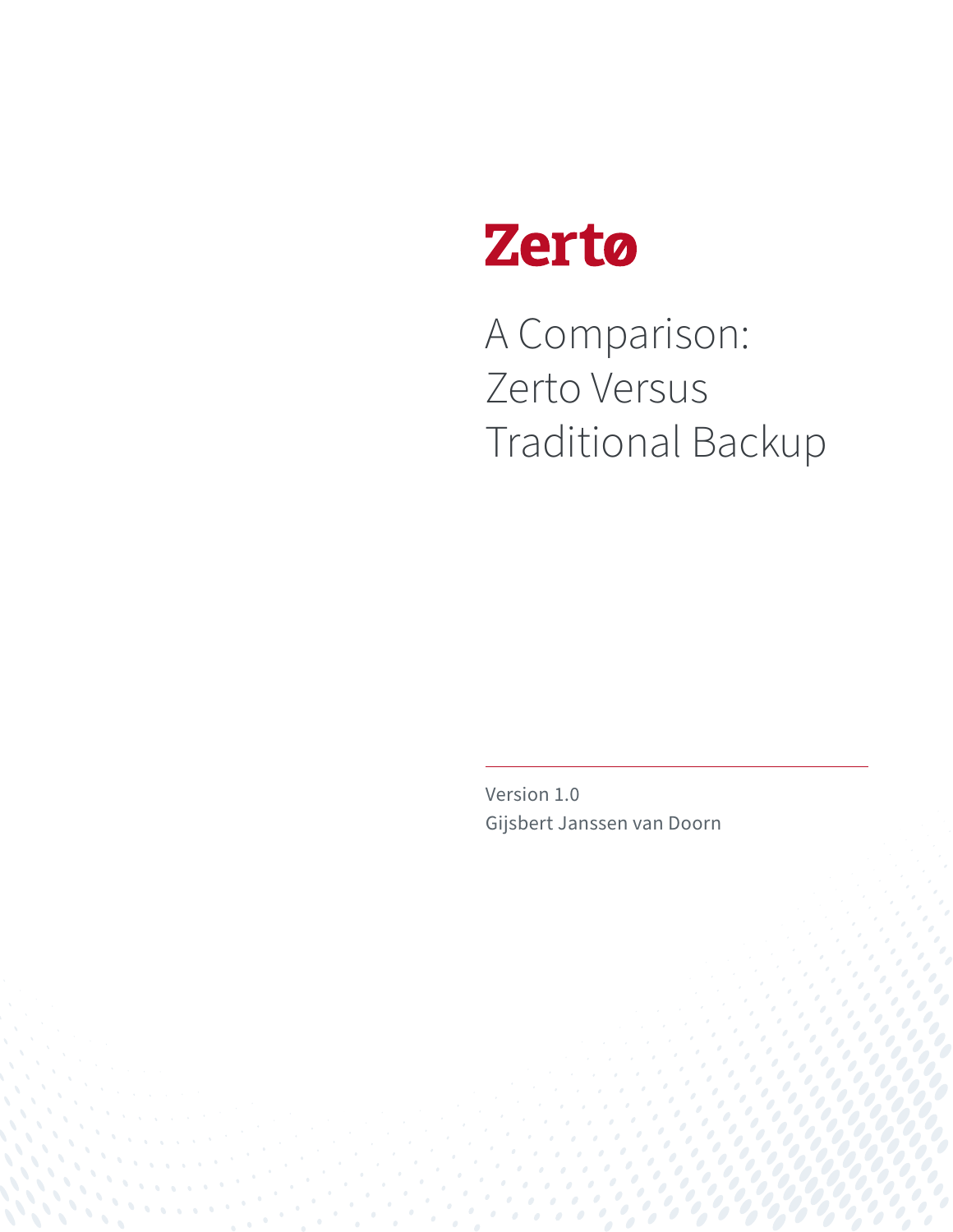# Zerta

## Zerto Versus Traditional Backup

Backup has been an essential part of IT infrastructure since its inception and that will likely never change. But with the IT landscape rapidly changing and threats increasing, are we still able to rely on the backup technology we currently use? In this white paper, we will discuss how backup requirements are changing and whether today's backup technology can meet businesses' evolving demands to drive modernization and digital transformation.

The Zerto platform converges backup, disaster recovery, and data mobility, whether on-premises or to, from, and between hybrid and multi-cloud environments. Built on a foundation of continuous data protection (CDP), with built-in orchestration and automation capabilities, the platform provides you with simplicity, enterprise scale, and agile data protection to save time, resources, and costs. Analytics, with intelligent dashboards and live reports, gives you complete visibility across multisite and multi-cloud environments and instills confidence that you meet business service levels and compliance requirements.

## Comparing Zerto to Traditional Backup

There are many different approaches to providing data protection in virtualized IT environments. This comparison will focus on the following technologies and products:

- Software-based backup solutions
- Hardware appliance-based backup solutions

For all technologies and products, we will also compare the following capabilities and characteristics:

- Protection technology
- Granularity in recovery
- Application protection and recovery
- Scalability
- Simplicity
- Visibility

### KEY DIFFERENTIATORS

#### **One Platform**

A single, simple, scalable platform replacing multiple complex tools.

#### **Continuous Backup**

Continuously backup your data, ensuring RPOs of seconds. without performance impact.

#### **Granularity of Seconds**

Recover to any point in time, only seconds apart, with journal-based recovery

#### **Full Application Stack Consistency**

Protect and recover entire application stacks with guaranteed consistency.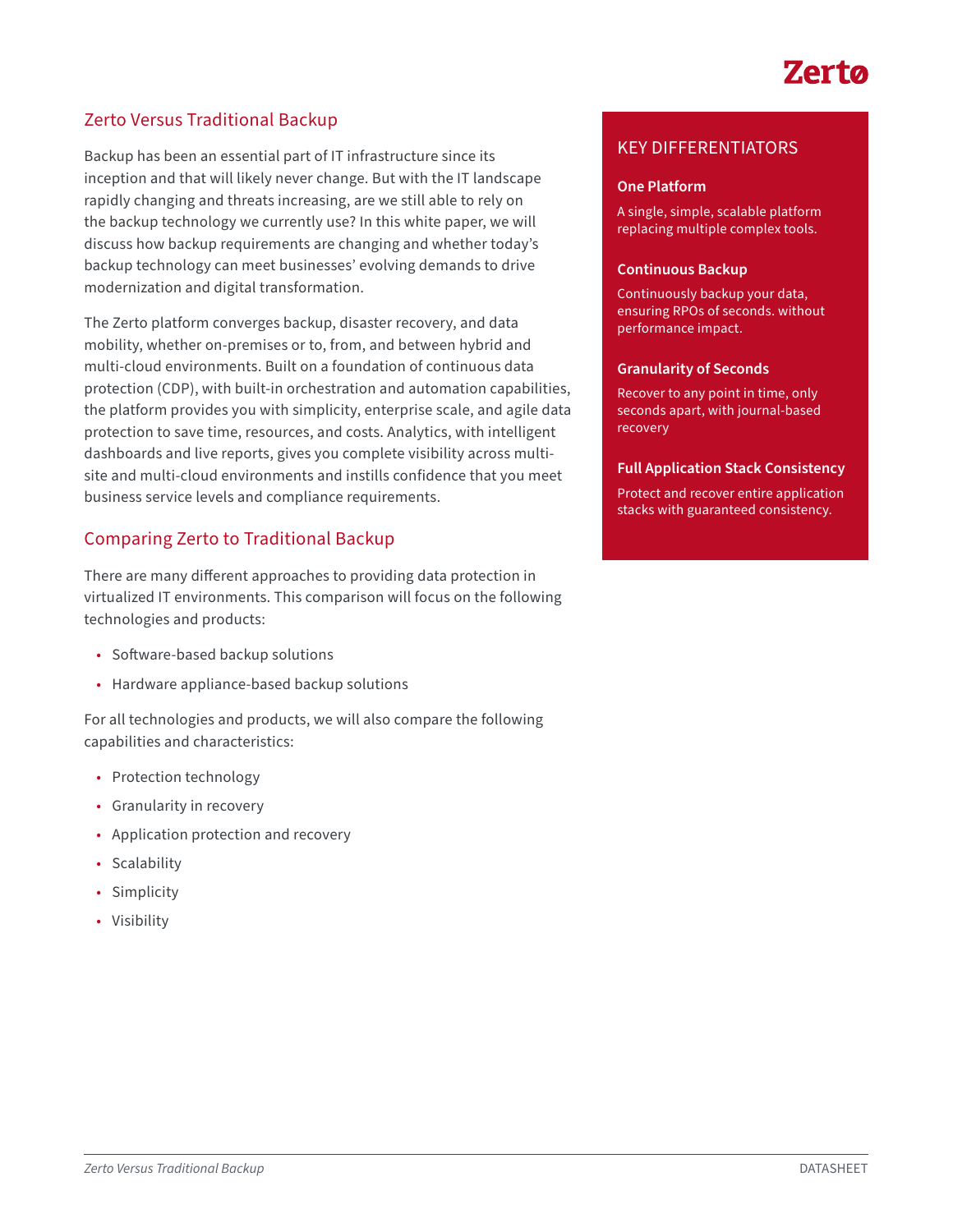

# Protection Technology

Moving data from the production environment to its target(s) is key in any backup solution. This technology lives at the core of all solutions and needs to be both robust and flexible.

| <b>TRADITIONAL BACKUP</b>                                                                                                                                                                                                                                              | <b>ZERTO</b>                                                 |
|------------------------------------------------------------------------------------------------------------------------------------------------------------------------------------------------------------------------------------------------------------------------|--------------------------------------------------------------|
| Utilizes snapshots to protect virtual machines. However,                                                                                                                                                                                                               | Utilizes continuous block-level replication to protect       |
| creating and using snapshots has a negative impact on the                                                                                                                                                                                                              | virtual machines. This replication technology operates at    |
| performance of the production environment and requires                                                                                                                                                                                                                 | the hypervisor level and is asynchronous, which results in   |
| careful planning and scheduling.                                                                                                                                                                                                                                       | no performance impact on the production environment.         |
| As a result, snapshots are only taken every few hours                                                                                                                                                                                                                  | Zerto utilizes a software-only scale-out architecture        |
| or even only once every 24 hours to minimize the                                                                                                                                                                                                                       | which consists of multiple virtual appliances that perform   |
| performance impact.                                                                                                                                                                                                                                                    | the replication. No dedicated hardware resources are         |
| The data is then read from these snapshots by dedicated                                                                                                                                                                                                                | required.                                                    |
| servers (or components) of the backup solutions and                                                                                                                                                                                                                    | The replication data is stored in journals and replica disks |
| moved to dedicated backup storage. In large organizations                                                                                                                                                                                                              | on production-grade storage resulting in near-zero RTO       |
| this requires powerful and often multiple compute                                                                                                                                                                                                                      | restores. For long-term retention, the solution reads data   |
| resources to be able to scale and meet service-level                                                                                                                                                                                                                   | from these journals and replica disks and moves it to        |
| agreement (SLA) requirements. For long-term retention,                                                                                                                                                                                                                 | more cost-effective storage (e.g., Amazon S3 or Azure Blob   |
| the data is typically moved to cost-effective cloud storage                                                                                                                                                                                                            | storage), which again eliminates impact on production        |
| (e.g., Amazon S3 or Azure Blob storage).                                                                                                                                                                                                                               | systems.                                                     |
| Some solutions support CDP for VMware virtual machines<br>and have to ability store every change created by the<br>virtual machine on the backup storage target without<br>impacting performance. Most solutions consider this an<br>add-on that is priced separately. |                                                              |

## Granularity in Recovery

Backup solutions should protect organizations' data and ensure minimal data loss in case of an event.

| <b>TRADITIONAL BACKUP</b>                                                                                                                                                                                                                                                                                                                   | <b>ZERTO</b>                                                                                                                                                                                                                                                   |
|---------------------------------------------------------------------------------------------------------------------------------------------------------------------------------------------------------------------------------------------------------------------------------------------------------------------------------------------|----------------------------------------------------------------------------------------------------------------------------------------------------------------------------------------------------------------------------------------------------------------|
| Traditional solutions use snapshots to protect the<br>production systems. Due to the negative impact of those<br>snapshots on the production systems, these snapshots<br>are taken only every few hours or even only once every 24<br>hours. This results in restore points that are hours apart,<br>including up to 24 hours of data loss. | Continuous block-level replication utilizes journaling<br>technology to keep track of every change made to a VM.<br>Checkpoints are created every few seconds and offer<br>point-in-time recovery, enabling granularity of seconds<br>and near-zero data loss. |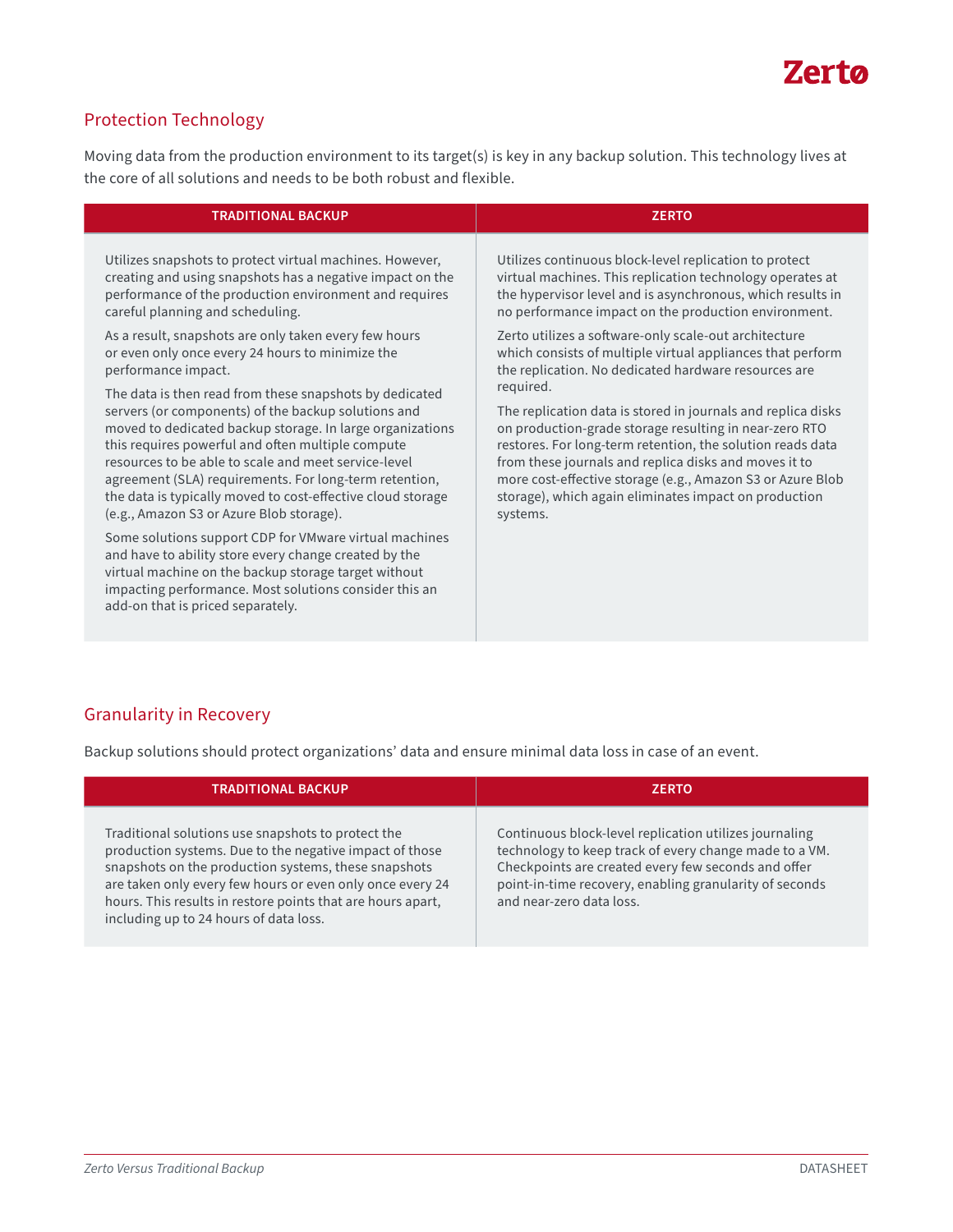# **Zerto**

# Application Protection and Recovery

Consistent application recovery is key to minimizing the impact on revenue and business productivity.

| <b>TRADITIONAL BACKUP</b>                                                                                                                                                                                                                                                                                                                                                   | <b>ZERTO</b>                                                                                                                                                                                                                                                                                                                                                                                                                     |
|-----------------------------------------------------------------------------------------------------------------------------------------------------------------------------------------------------------------------------------------------------------------------------------------------------------------------------------------------------------------------------|----------------------------------------------------------------------------------------------------------------------------------------------------------------------------------------------------------------------------------------------------------------------------------------------------------------------------------------------------------------------------------------------------------------------------------|
| Snapshots only support per-VM consistency. If an<br>application consists of multiple VMs-as is typical<br>with enterprise applications-snapshots are unable<br>maintain consistency across these VMs. This results in an<br>inconsistent recovery because all VMs will be recovered to<br>different points in time.<br>Most solutions offer integration with the protection | Supports consistent protection and recovery of multi-VM<br>applications. This consistency is guaranteed across short-<br>term and long-term points in time. Any application can<br>be protected and recovered with ease by grouping all VMs<br>that make up an application in a single logical entity.<br>This approach results in consistent recovery by restoring<br>the VMs to the exact same point in time while maintaining |
| frameworks of the major database engines to ensure a<br>consistent protection of the databases. When recovery<br>points are hours apart, this integration is critical to ensure                                                                                                                                                                                             | write-order fidelity. Even databases do not require<br>separate agents or add-ons to be protected by Zerto.                                                                                                                                                                                                                                                                                                                      |
| successful recovery.                                                                                                                                                                                                                                                                                                                                                        | Zerto can integrate with existing protection frameworks<br>(like Microsoft Volume Shadow copy Service) for an<br>additional safeguard.                                                                                                                                                                                                                                                                                           |
| Backup<br>Backup<br>Started<br>Ended<br>2 HOURS<br>2 HOURS                                                                                                                                                                                                                                                                                                                  | App.<br>App.<br>App.<br>Server<br>Server<br>Server<br>Server<br>Web<br>Web<br>Web<br>Web<br>Server<br>Server<br>Server<br>Server                                                                                                                                                                                                                                                                                                 |
| MINS<br>Web<br>App                                                                                                                                                                                                                                                                                                                                                          | DB<br><b>DB</b><br>DB<br><b>DB</b><br>Continuous<br>Server<br>Server<br>Data Protection                                                                                                                                                                                                                                                                                                                                          |

# **Scalability**

11 PM

12 AM

 $1AM$ 

2 AM

3 AM

Organizations need to ensure optimal protection at any time, maintaining the SLAs required by the business, while at the same time having flexibility to reliably scale up or down to meet business needs.

2:48:00 AM

2:48:05 AM

2:48:10 AM

2:48:15 AM

 $4AM$ 

| <b>TRADITIONAL BACKUP</b>                                                                                                                                                                                                                                                                                                                                                                | <b>ZERTO</b>                                                                                                                                                                                                                                                                                                                                                                                                                                                                                                               |
|------------------------------------------------------------------------------------------------------------------------------------------------------------------------------------------------------------------------------------------------------------------------------------------------------------------------------------------------------------------------------------------|----------------------------------------------------------------------------------------------------------------------------------------------------------------------------------------------------------------------------------------------------------------------------------------------------------------------------------------------------------------------------------------------------------------------------------------------------------------------------------------------------------------------------|
| Traditional backup solutions have multiple components<br>and require dedicated backup infrastructure to ensure<br>protection at scale. These components scale by adding<br>more dedicated compute resources to the backup<br>infrastructure. Sizing is critical to ensure meeting the<br>SLAs the business requires, but with all these separate<br>components, it is also very complex. | Zerto uses a scale-out architecture of virtual replication<br>appliances to guarantee protection at any scale.<br>Replication is continuous and has no performance impact<br>to the production environment, supporting thousands of<br>VM <sub>S</sub> .<br>The solution does not depend on latency because near<br>sync replication does not require acknowledgment on the<br>target.<br>Recovery takes place on production-grade storage,<br>which removes performance bottlenecks and results in<br>extremely low RTOs. |
| Due to the nature of snapshots and their performance<br>impact, scale is limited by default:                                                                                                                                                                                                                                                                                             |                                                                                                                                                                                                                                                                                                                                                                                                                                                                                                                            |
| • For example, protecting 1,000 VMs with a 6-hour RPO<br>results in 4000 snapshots being created and removed<br>every 24 hours.                                                                                                                                                                                                                                                          |                                                                                                                                                                                                                                                                                                                                                                                                                                                                                                                            |
| Scaling with appliances is easier, but still requires<br>complicated sizing up front and will result in a much<br>higher TCO of your backup solution.                                                                                                                                                                                                                                    |                                                                                                                                                                                                                                                                                                                                                                                                                                                                                                                            |
| With regards to recovery, scalability is limited because<br>the solutions recover VMs on top of storage sized for<br>backup workloads, NOT production workloads. For large-<br>scale recoveries this requires careful planning to avoid<br>performance degradation.                                                                                                                      |                                                                                                                                                                                                                                                                                                                                                                                                                                                                                                                            |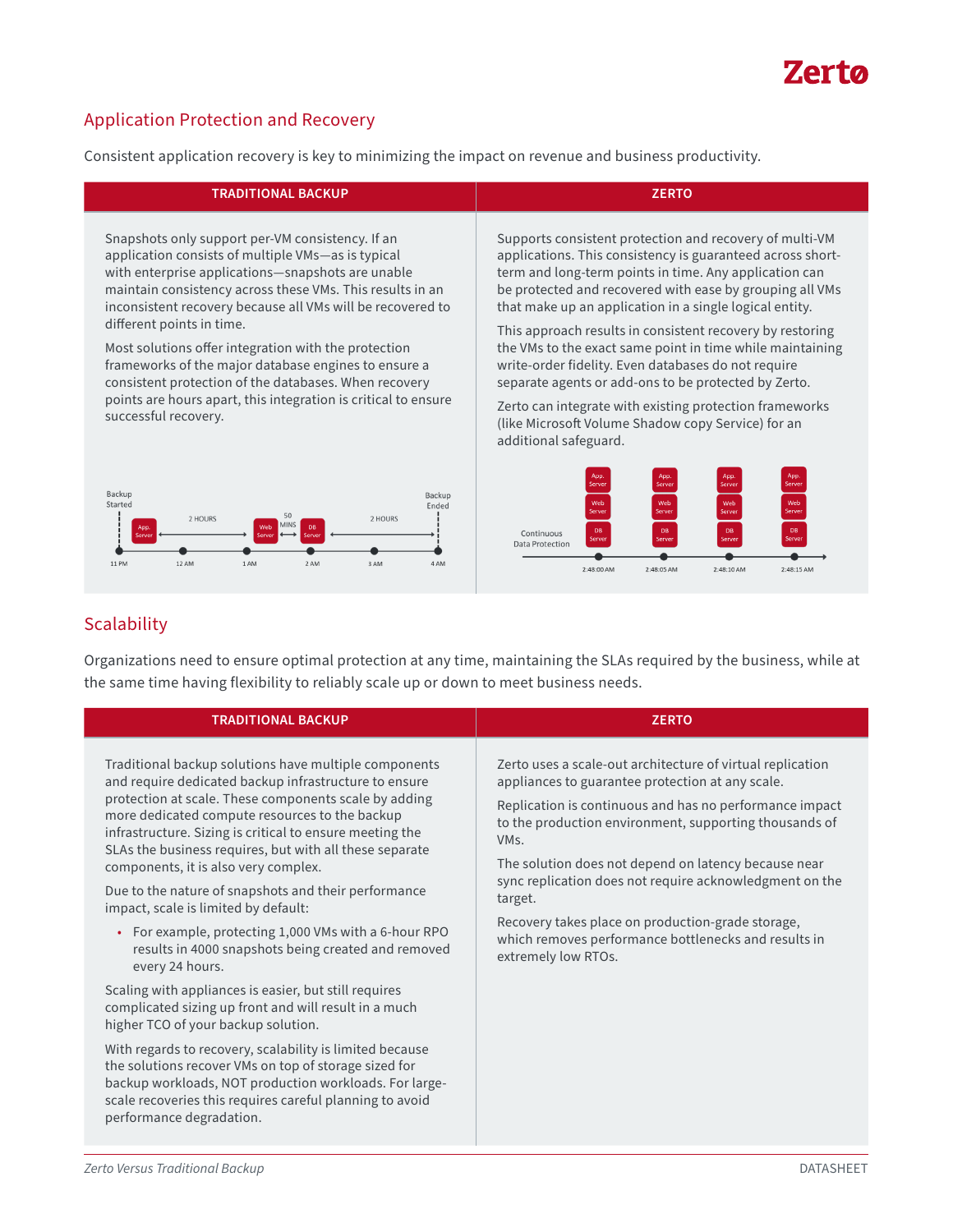

## Simplicity

With businesses relying on limited IT resources to deliver core services, recovery from any disruption needs to be fast and simple. Ease of operation, sizing, scaling, and maintenance need to be simple.

| <b>TRADITIONAL BACKUP</b>                                                                                                                                                                                                                                                                                                                                               | <b>ZERTO</b>                                                                                                                                                                                                                                                                                                                                                                         |
|-------------------------------------------------------------------------------------------------------------------------------------------------------------------------------------------------------------------------------------------------------------------------------------------------------------------------------------------------------------------------|--------------------------------------------------------------------------------------------------------------------------------------------------------------------------------------------------------------------------------------------------------------------------------------------------------------------------------------------------------------------------------------|
| It requires careful planning and sizing due to the<br>disruptive nature of using snapshots to protect the<br>production data.<br>Having multiple components requiring dedicated compute<br>resources results in additional management overhead and<br>complexity.<br>Hardware-based solutions rely on hardware compatibility<br>lists, limiting your freedom of choice. | Zerto delivers a single, simple, software-only platform<br>backed by a scaled-out architecture to protect any<br>environment at any scale. This technology-agnostic<br>approach results in complete freedom of choice.<br>With a consistent user experience and interface, the<br>platform installs and upgrades in minutes without any<br>disruption to the production environment. |

### Additional Zerto Use Cases

#### Data Mobility and Migrations

Zerto's technology-agnostic approach to delivering replication with integrated orchestration and automation allows customers to seamlessly move workloads to and from any of the supported platforms.